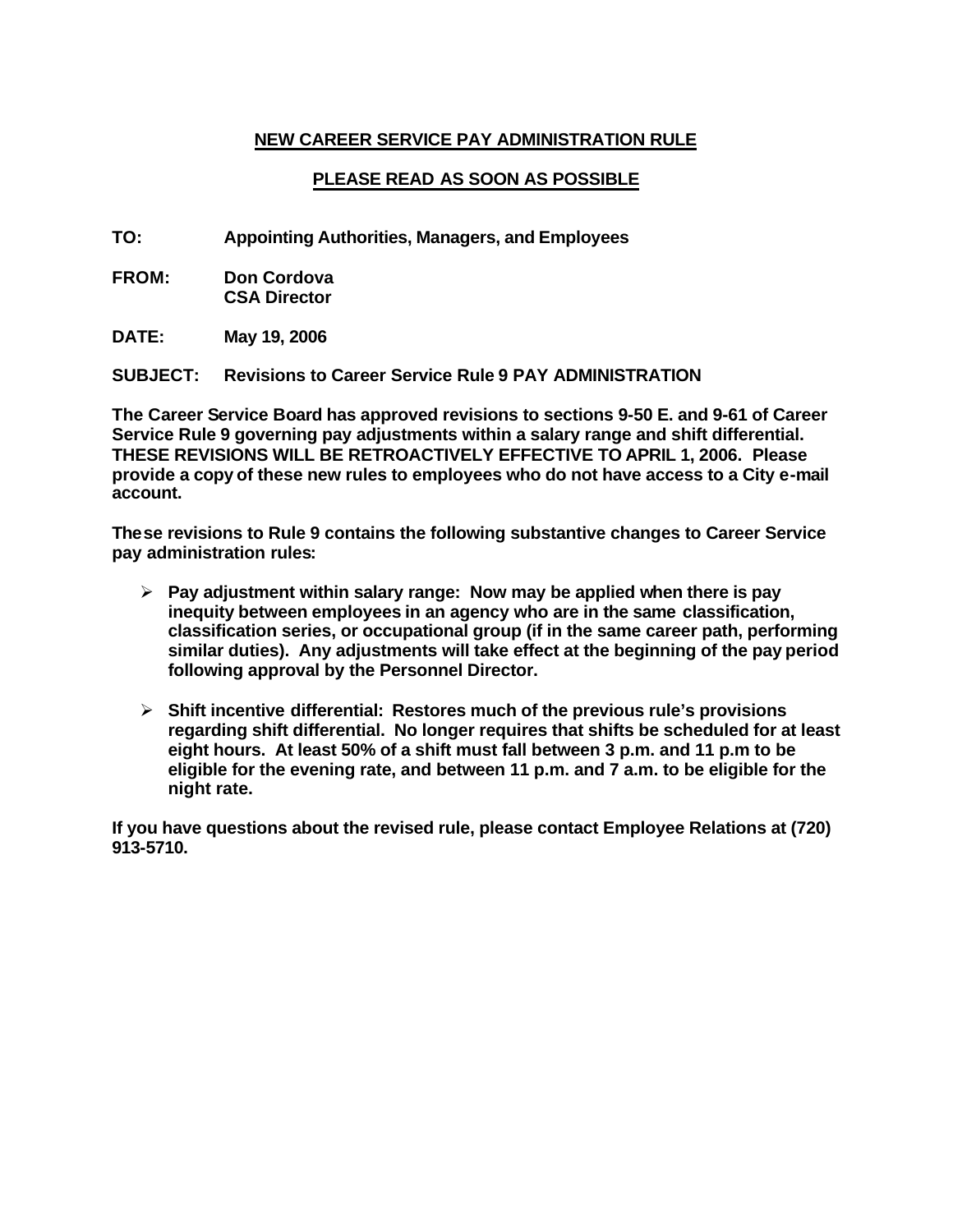### **MEMORANDUM**

#### **REVISION 9, SERIES C**

**TO:** Holders of CSA Rule Books

**FROM:** Career Service Board

**DATE:** May 19, 2006

**SUBJECT:** Revision of Career Service Rule 9 PAY ADMINISTRATION

The Career Service Board has revised sections 9-50 E. and 9-61 of Career Service Rule 9 PAY ADMINISTRATION. The effective date of this revision is April 1, 2006.

|         | <b>Page Number</b>                | <b>Issuance Dates</b>        |
|---------|-----------------------------------|------------------------------|
|         |                                   |                              |
| Remove  | $9 - 1$<br>9-8 through 9-10       | May 3, 2006<br>April 1, 2006 |
|         |                                   |                              |
| Replace | 9-1 and 9-1.1<br>9-8 through 9-10 | May 19, 2006                 |

# **PLEASE NOTE THAT THESE CHANGES HAVE AN EFFECTIVE DATE OF APRIL 1, 2006**

## **PLEASE INSERT IN YOUR RULE BOOK AS SOON AS POSSIBLE. THANK YOU.**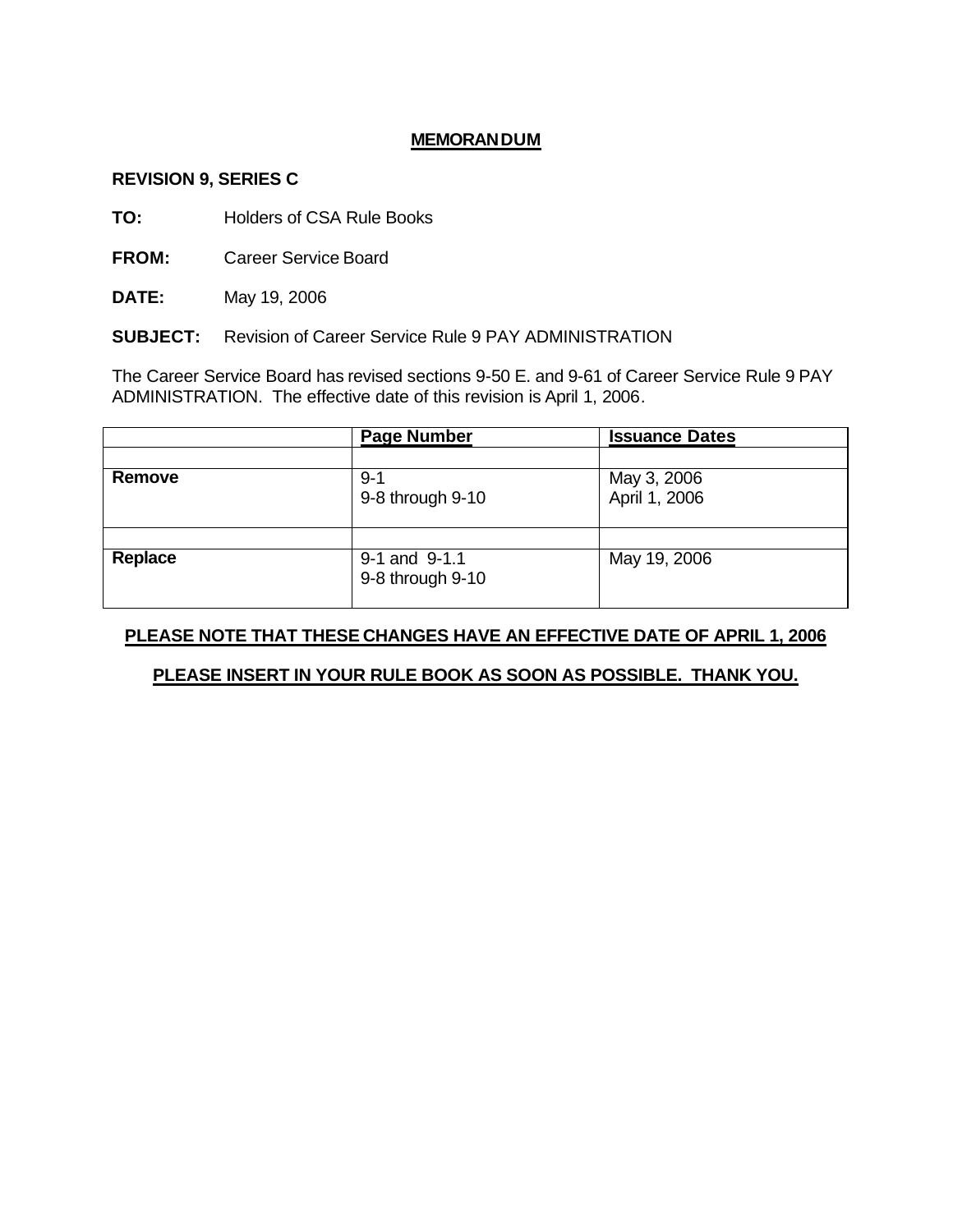# **RULE 9 PAY ADMINISTRATION**

(Effective April 1, 2006; Rules Revision Memos 7C and 9C)

#### Purpose statement

The purpose of this rule is to explain the establishment and administration of pay practices, except merit increases, and hours of work.

#### Section 9-5 Definitions

- A. Classification series: The arrangement in sequence of classes that are alike in the kind but not in level. For the purposes of a market adjustment within the salary range, a classification series shall include first line supervisors and lead workers. (Revised effective April 1, 2006; Rules Revision Memo 9C)
- B. Demotion: An appointment of an employee to a position in a classification in which the entry rate of the pay grade of the new classification is lower than the entry rate of the classification previously held.
- C. Employee Internship Appointment: An appointment of an employee to an entry level position in a new classification in accordance with the provisions of the Employee Internship program established by the Career Service Personnel Director ("Personnel Director").
- D. Entry Rate: The first step in a pay range.
- E. Market Conditions: Factors and trends in the market as determined by a compensation analysis that may affect compensation rates such as the supply and demand of workers.
- F. Promotion: An appointment of an employee to a position in a classification in which the entry rate of the pay range for the new classification is higher than the entry rate of the pay range for the employee's current classification.
- G. Re-allocation: The formal process of assigning an existing position to its proper classification on the basis of the duties performed and the responsibilities exercised. (Revised effective May 3, 2006; Rules Revision Memo 8C)
- H. Promotional re-instatement: A promotion of an employee resulting from certification from a re-instatement list.
- I. Re-instatement: An appointment of a laid off employee resulting from certification from a re-instatement list.

Page issuance date: May 19, 2006 Effective date: April 1, 2006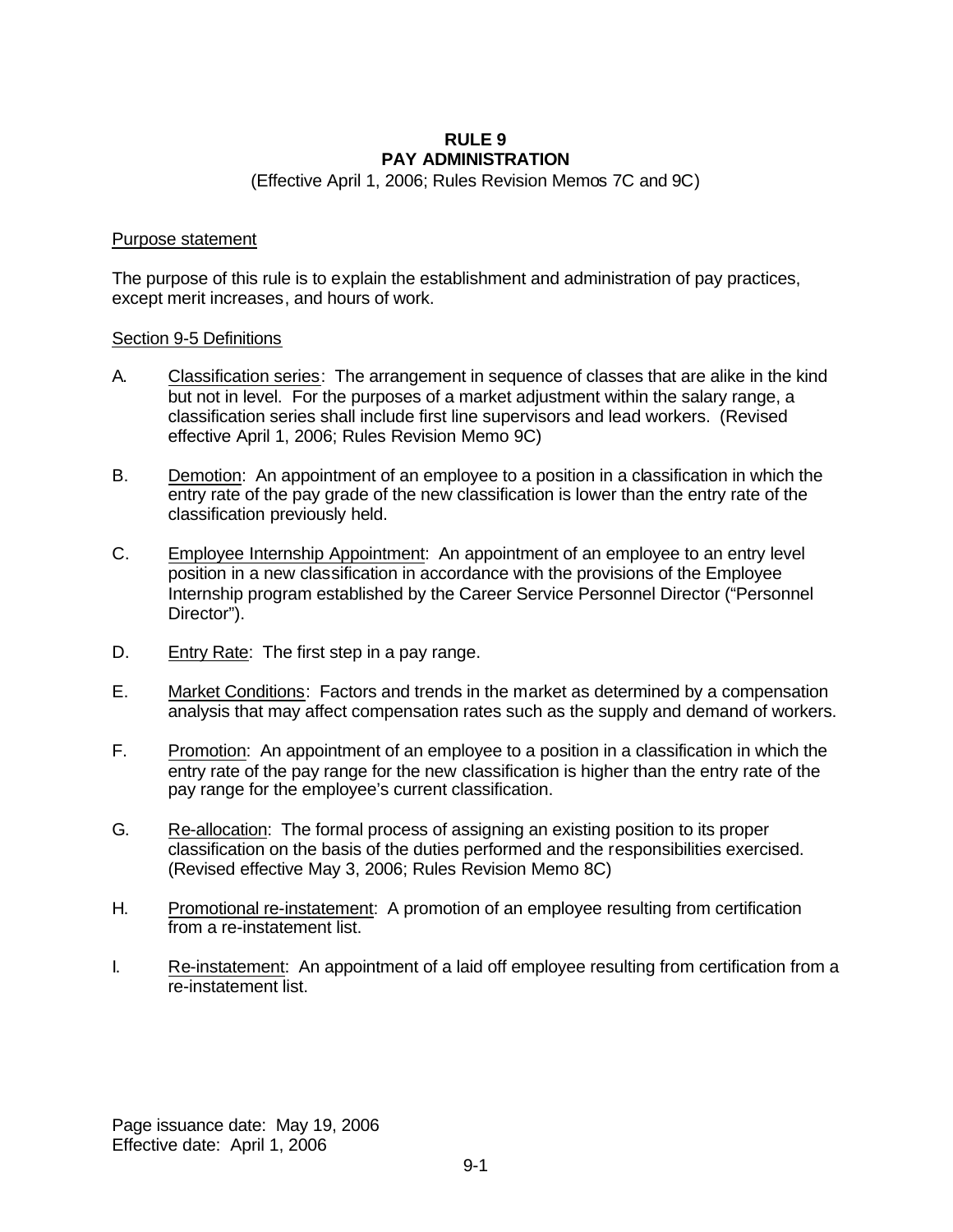- J. Re-promotion: A promotion of an employee to a position in a higher classification in which the employee was previously employed within the preceding five (5) years, or to a successor classification; or to any classification for which the employee is qualified, with the same entry rate or an intervening entry rate as the former classification. Appointments that meet the definition of a promotional re-instatement are not repromotions.
- K. Transfer: For the purposes of these rules, an appointment of an employee to one classification from another, if the entry rate of the pay range for the new classification is the same as the entry rate of the pay range for the classification previously held.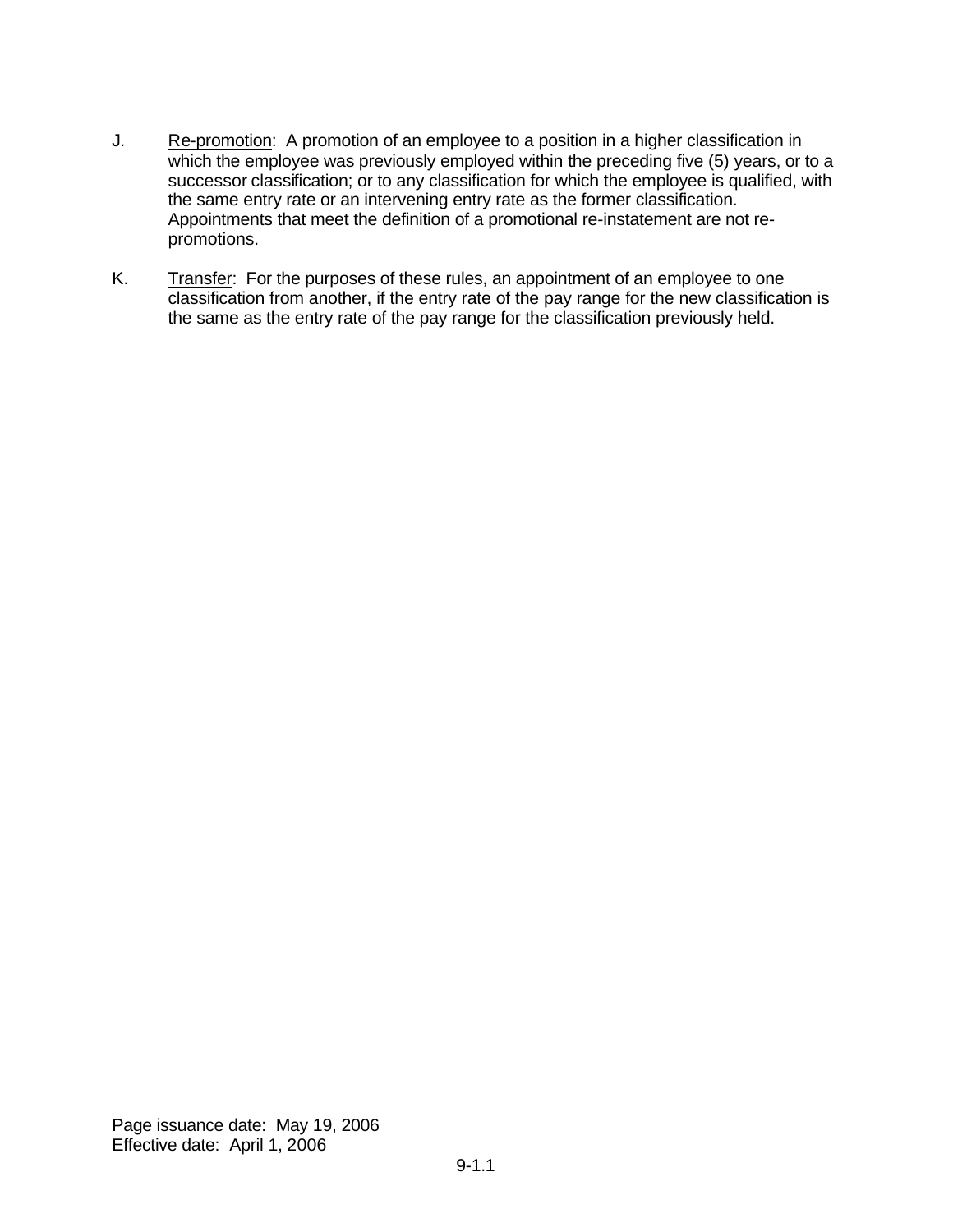### D. **Interim market adjustments**

- 1. The Board, following a public hearing, may make a market adjustment in a pay practice, or create a temporary pay practice, if the Board finds that all of the following conditions exist:
	- a. Numerous vacancies exist in the classification(s) that will be affected by the proposed pay practice;
	- b. Recruitment has not been effective;
	- c. Retention rate is low; and
	- d. Market driven personnel shortages in the classification(s) are causing difficulty in fulfilling an essential mission of the City.
- 2. An interim market adjustment shall remain in effect for up to one (1) year. Nothing in this subsection prevents a new market adjustment from being established for the same classification(s), provided that all of the requirements of the previous subsection are met.
- E. Pay adjustment within the salary range (Revised effective April 1, 2006; Rules Revision Memo 9C)
	- 1. An appointing authority may adjust pay for an existing employee, within that employee's current salary range, if the purpose is to eliminate pay inequity created by market conditions which has resulted in the existing employee being in a lower pay step than a subsequent hire in the same classification; or the same classification series or a classification in the same occupational group within the same career path performing similar types of duties, up to and including the applicable first-line supervisor classification.
	- 2. A pay adjustment within the salary range requires the approval of the Personnel Director. The effective date of any such pay adjustment shall be the beginning of the pay period following approval by the Personnel Director.

### Section 9-60 Differential Pay Practices

9-61 Shift Incentive Differential (Revised effective April 1, 2006; Rules Revision Memo 9C)

A. Appointing authorities may establish different work shifts for work units, divisions or departments based on the business needs of the department or agency.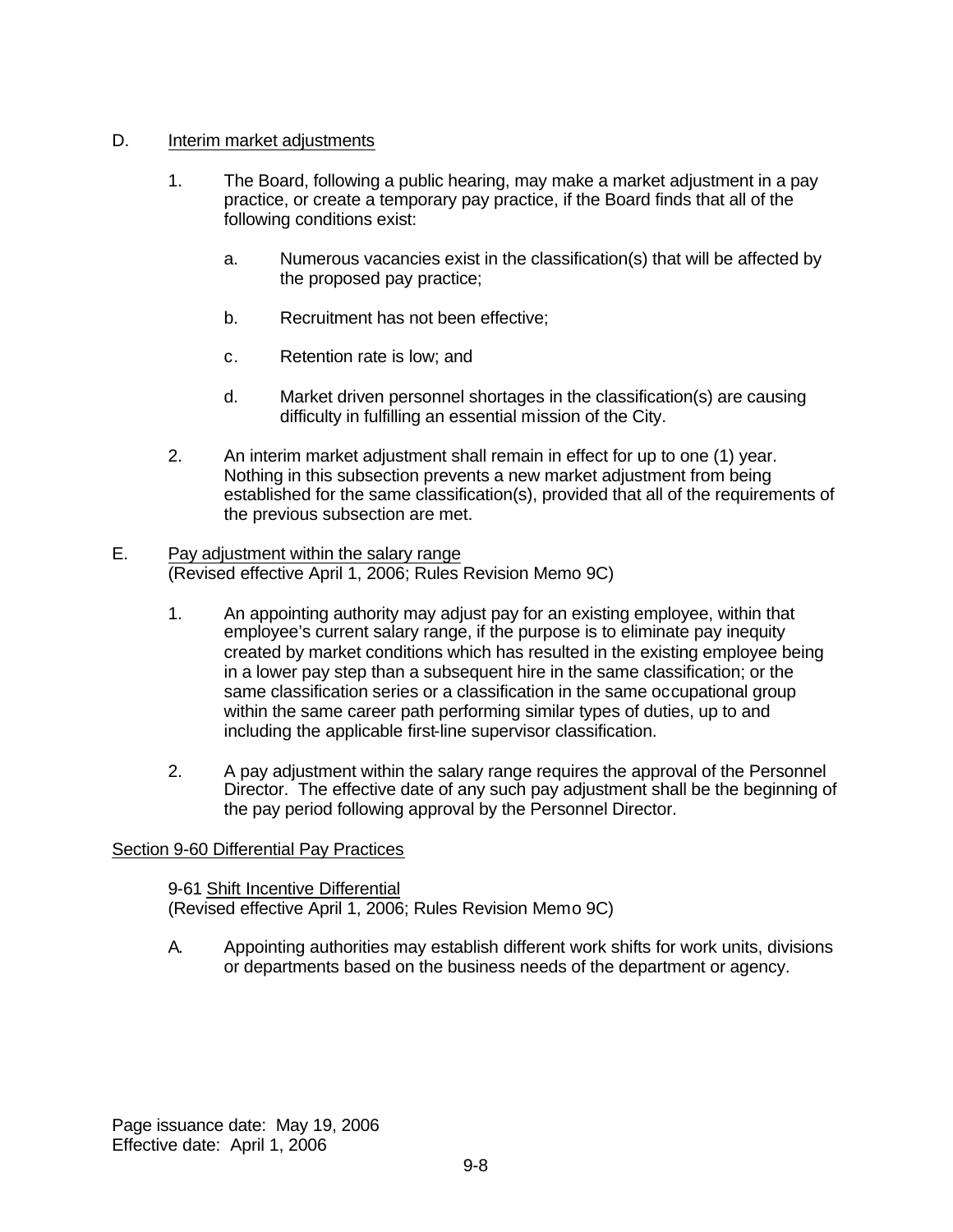- B. A work shift is a period of work regularly scheduled by a department or agency. The four work shifts that may be used are the:
	- 1. Day shift;
	- 2. Evening shift;
	- 3. Night shift; and
	- 4. Snow emergency shift.
- C. To be considered eligible for shift incentive differential, a shift must:
	- 1. Be regularly scheduled as part of the normal business operations of the department or agency, or part of a pre-established plan to deal with snow emergencies; and
	- 2. Meet the following definitions of night or evening shifts:
		- a. A night shift must have at least fifty percent (50%) of its hours occur between 11:00 p.m. and 7:00 a.m.
		- b. An evening shift must have at least fifty percent (50%) of its hours occur between 3:00 p.m. and 11:00 p.m., unless the other half of the shift occurs between 11:00 p.m. and 7:00 a.m., in which case it shall be considered a night shift.
- D. Shifts that are scheduled as a result of a snow emergency shall be considered an eligible night or evening shift if they meet the requirements of 9-61 C.
- E. An appointing authority must provide written notification to the Personnel Director of the start and end times of evening, night, and snow emergency shifts.
- F. Eligibility:
	- 1. Shift incentive differentials shall be paid to eligible employees who are assigned to work an eligible shift for all hours worked during such eligible shift.
	- 2. Employees are eligible for shift incentive differential if they are not in a position in the short range or community rate pay schedules, and either:
		- a. In a position in a non-exempt classification, unless eligible for the Health Care Differential as provided in this rule; or

Page issuance date: May 19, 2006 Effective date: April 1, 2006